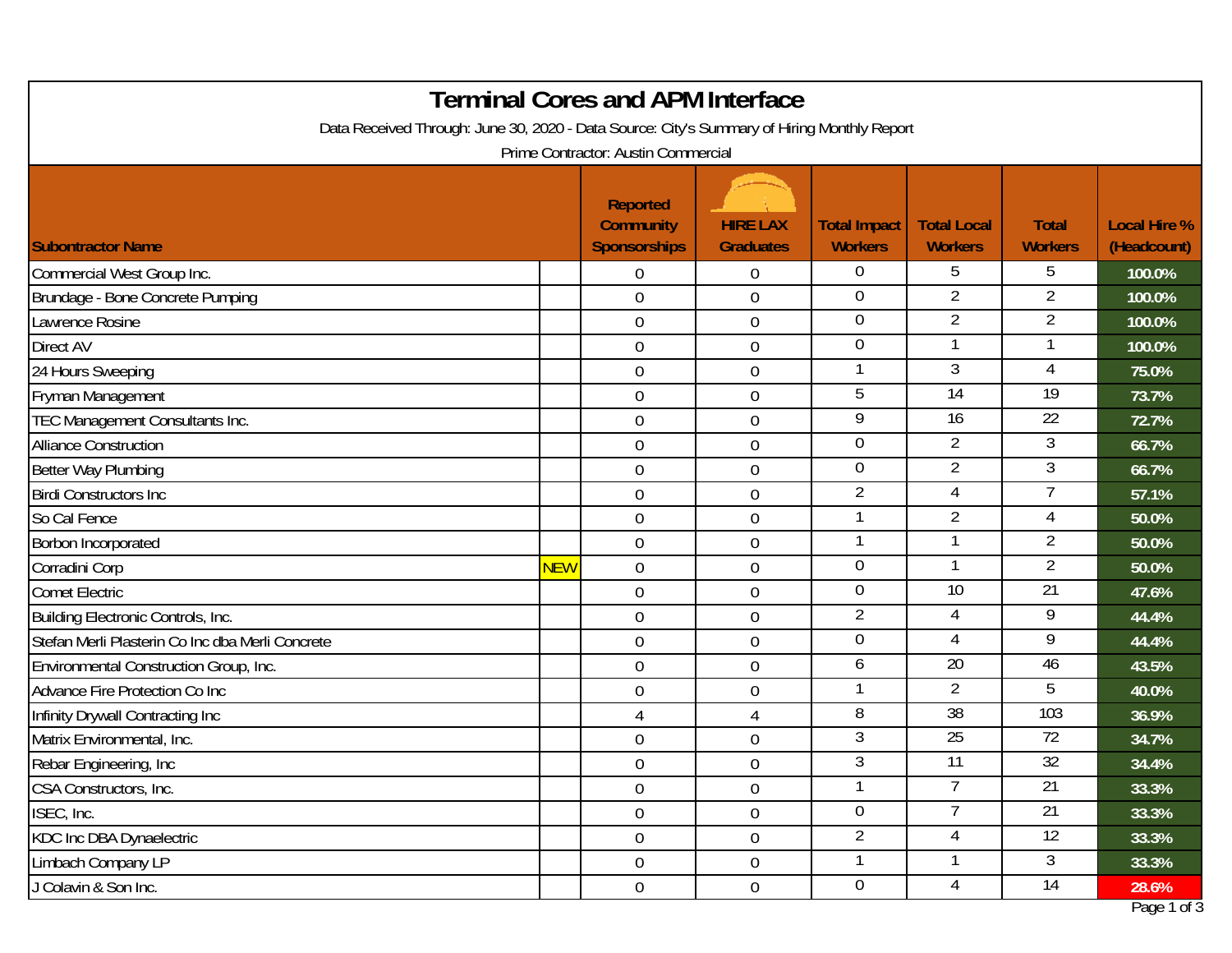|                                                                                             |            | <b>Terminal Cores and APM Interface</b>             |                                     |                                       |                                      |                                |                                    |  |
|---------------------------------------------------------------------------------------------|------------|-----------------------------------------------------|-------------------------------------|---------------------------------------|--------------------------------------|--------------------------------|------------------------------------|--|
| Data Received Through: June 30, 2020 - Data Source: City's Summary of Hiring Monthly Report |            |                                                     |                                     |                                       |                                      |                                |                                    |  |
| Prime Contractor: Austin Commercial                                                         |            |                                                     |                                     |                                       |                                      |                                |                                    |  |
| <b>Subontractor Name</b>                                                                    |            | Reported<br><b>Community</b><br><b>Sponsorships</b> | <b>HIRE LAX</b><br><b>Graduates</b> | <b>Total Impact</b><br><b>Workers</b> | <b>Total Local</b><br><b>Workers</b> | <b>Total</b><br><b>Workers</b> | <b>Local Hire %</b><br>(Headcount) |  |
| Murray Plumbing & Heating Corp                                                              |            | $\overline{0}$                                      | $\overline{0}$                      |                                       | 3                                    | 11                             | 27.3%                              |  |
| Traffic Management Inc                                                                      |            | $\overline{0}$                                      | $\mathbf 0$                         |                                       | 4                                    | $\overline{16}$                | 25.0%                              |  |
| Xcel Mechanical Systems, Inc                                                                |            | $\boldsymbol{0}$                                    | $\overline{0}$                      | $\overline{0}$                        | $\overline{2}$                       | $\overline{8}$                 | 25.0%                              |  |
| Control Air Conditioning Corporation                                                        |            | $\mathbf 0$                                         | $\mathbf 0$                         | $\mathbf 0$                           | 7                                    | 29                             | 24.1%                              |  |
| G.O. Rodriguez Trucking, Inc.                                                               | <b>NEW</b> | $\overline{0}$                                      | $\mathbf 0$                         |                                       | 5                                    | 22                             | 22.7%                              |  |
| CSI Electrical Contractors, Inc.                                                            |            | $\mathbf 0$                                         | $\overline{0}$                      | 0                                     | $\overline{2}$                       | 9                              | 22.2%                              |  |
| Perez Construction Group, Inc.                                                              |            | $\overline{0}$                                      | $\overline{0}$                      |                                       | 7                                    | $\overline{32}$                | 21.9%                              |  |
| Streamline Fire Protection, Inc.                                                            |            | $\mathbf 0$                                         | $\mathbf 0$                         | 1                                     | $\overline{2}$                       | $\overline{10}$                | 20.0%                              |  |
| ConnorP81, Inc.                                                                             |            | $\overline{0}$                                      | $\mathbf 0$                         | $\mathbf 0$                           |                                      | 5                              | 20.0%                              |  |
| Martin Bros/Marcowall Inc                                                                   | <b>NEW</b> | $\boldsymbol{0}$                                    | $\mathbf 0$                         | 0                                     |                                      | 5                              | 20.0%                              |  |
| P S 1 3 G Inc dba Partition Specialties                                                     |            | $\mathbf 0$                                         | $0\,$                               | $\overline{0}$                        |                                      | 5                              | 20.0%                              |  |
| Service Connected II Inc DBA SC Building Ma                                                 |            | $\overline{0}$                                      | $\mathbf 0$                         | 0                                     |                                      | 5                              | 20.0%                              |  |
| Elite Line Services Inc                                                                     |            | $\overline{0}$                                      | $\overline{0}$                      |                                       | 3                                    | 16                             | 18.8%                              |  |
| Rosendin Electric, Inc.                                                                     |            | $\overline{0}$                                      | $\overline{0}$                      | 4                                     | 15                                   | 87                             | 17.2%                              |  |
| <b>CMZ</b> Excavation Inc                                                                   |            | $\mathbf 0$                                         | $\overline{0}$                      | 0                                     |                                      | 6                              | 16.7%                              |  |
| Jones Sign Co, Inc.                                                                         |            | $\overline{0}$                                      | $\overline{0}$                      |                                       |                                      | 6                              | 16.7%                              |  |
| <b>Brandsafway Services</b>                                                                 |            | $\overline{0}$                                      | $\overline{0}$                      | 0                                     | 2                                    | 13                             | 15.4%                              |  |
| Aldridge Electric Inc dba Aldridge                                                          |            | $\overline{0}$                                      | $\boldsymbol{0}$                    |                                       |                                      |                                | 14.3%                              |  |
| <b>Western Industrial Contractors</b>                                                       |            | $\mathbf 0$                                         | $\boldsymbol{0}$                    | 0                                     |                                      |                                | 14.3%                              |  |
| ARB, Inc.                                                                                   |            | $\overline{0}$                                      | $\overline{0}$                      | $\overline{2}$                        | 4                                    | 38                             | 10.5%                              |  |
| Condon-Johnson & Associates, Inc                                                            |            | $\boldsymbol{0}$                                    | $\boldsymbol{0}$                    | $\overline{0}$                        | $\overline{2}$                       | 20                             | 10.0%                              |  |
| California Hi-Tech Floors, Inc                                                              |            | $\overline{0}$                                      | $\overline{0}$                      | $\Omega$                              |                                      | $\overline{11}$                | 9.1%                               |  |
| Jordan Drywall Inc                                                                          |            | $\overline{0}$                                      | $0\,$                               | 0                                     |                                      | $\overline{11}$                | 9.1%                               |  |
| Bragg Investment Co Inc DBA Bragg Crane                                                     |            | $\overline{0}$                                      | $\overline{0}$                      | -1                                    | 4                                    | 54                             | $7.4\%$                            |  |
| Jezowski & Markel Contractors, Inc                                                          |            | $\mathbf 0$                                         | $\overline{0}$                      | 0                                     |                                      | 16                             | 6.3%                               |  |
| Western Allied Corporation                                                                  |            | $\boldsymbol{0}$                                    | $0\,$                               | $\overline{0}$                        | $\overline{0}$                       | $\overline{18}$                | 0.0%                               |  |
| C Below, Inc.                                                                               |            | $\mathbf 0$                                         | $\overline{0}$                      | $\overline{0}$                        | $\overline{0}$                       | 11                             | 0.0%                               |  |
| Pacific Architectural Woodworking, Inc.                                                     |            | $\overline{0}$                                      | $\overline{0}$                      | $\overline{0}$                        | $\overline{0}$                       | 10                             | $9.0\%$ 2 of                       |  |